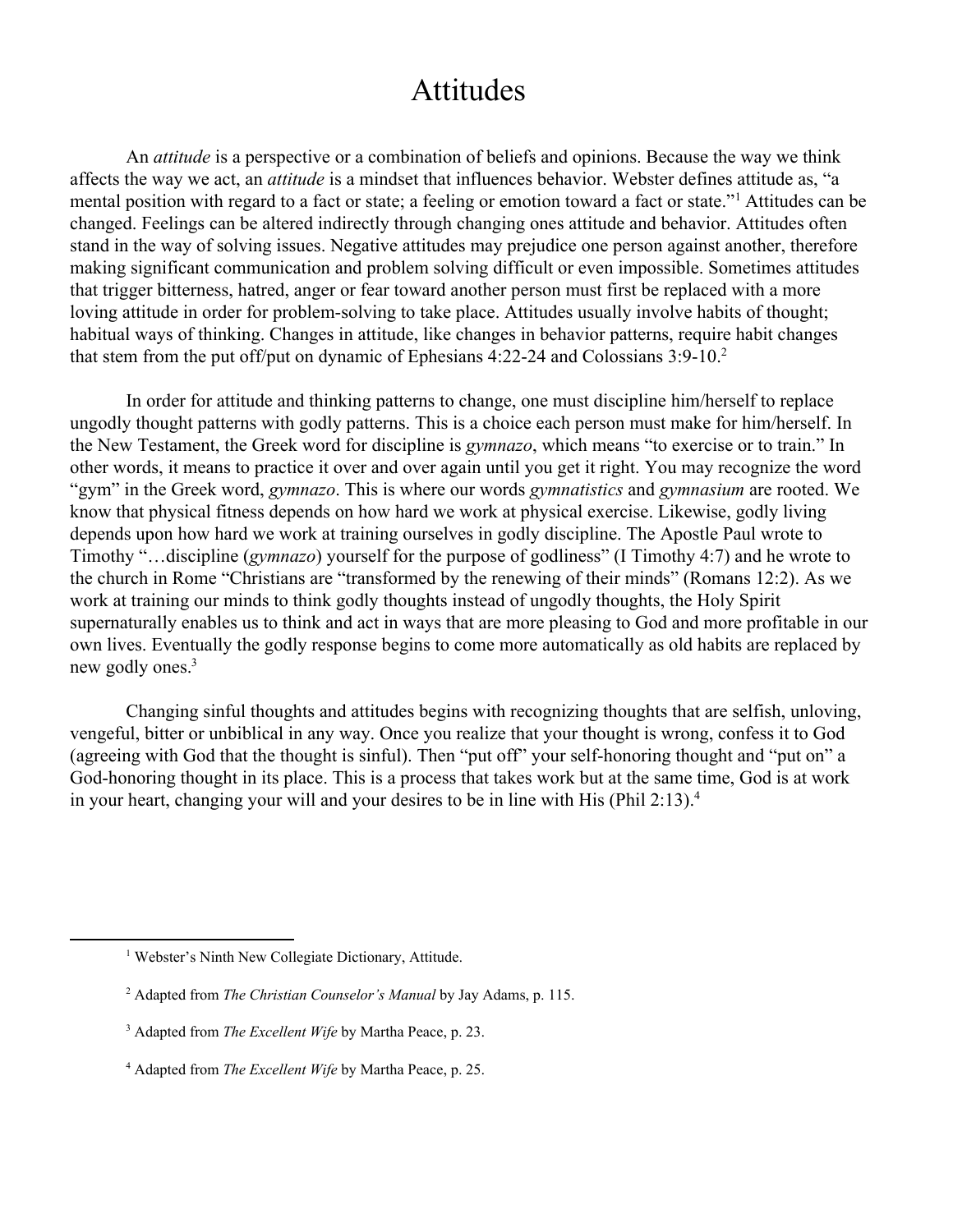In order to help you determine what your attitudes are toward the things that happen in life, the following list of possible attitudes is provided for you. Look over the list and check the attitudes that you think might describe how you think:

- I need to feel happy
- I'm not happy unless I'm comfortable
- I'd be happier if I felt more safe
- My problems are greater than the problems of others
- I need more than "just" biblical counseling; I need an expert to help me
- I'm entitled; you/they owe me
- I'm ugly
- I'm stupid
- I'm more capable than those around me
- Everything is meaningless; my efforts are in vain
- Everything is hopeless; what's the use of trying?
- I could be happy if
- Woe is me; I'm so afflicted/victimized
- I'm smarter/better/faster/better looking than most other people
- I have too much to do
- Life is just so hard
- I really must
- The expectations that others have on me are just too great
- I can't quit until I'm finished
- If he/she would just
- I'm scared to death; I just know something awful is going to happen
- Life has been so unkind to me
- Just leave me alone
- Other people are so much more blessed than I am; it's just not fair
- I'm so tired; I want to give up
- Government could/should fix our problems
- The church is full of hypocrites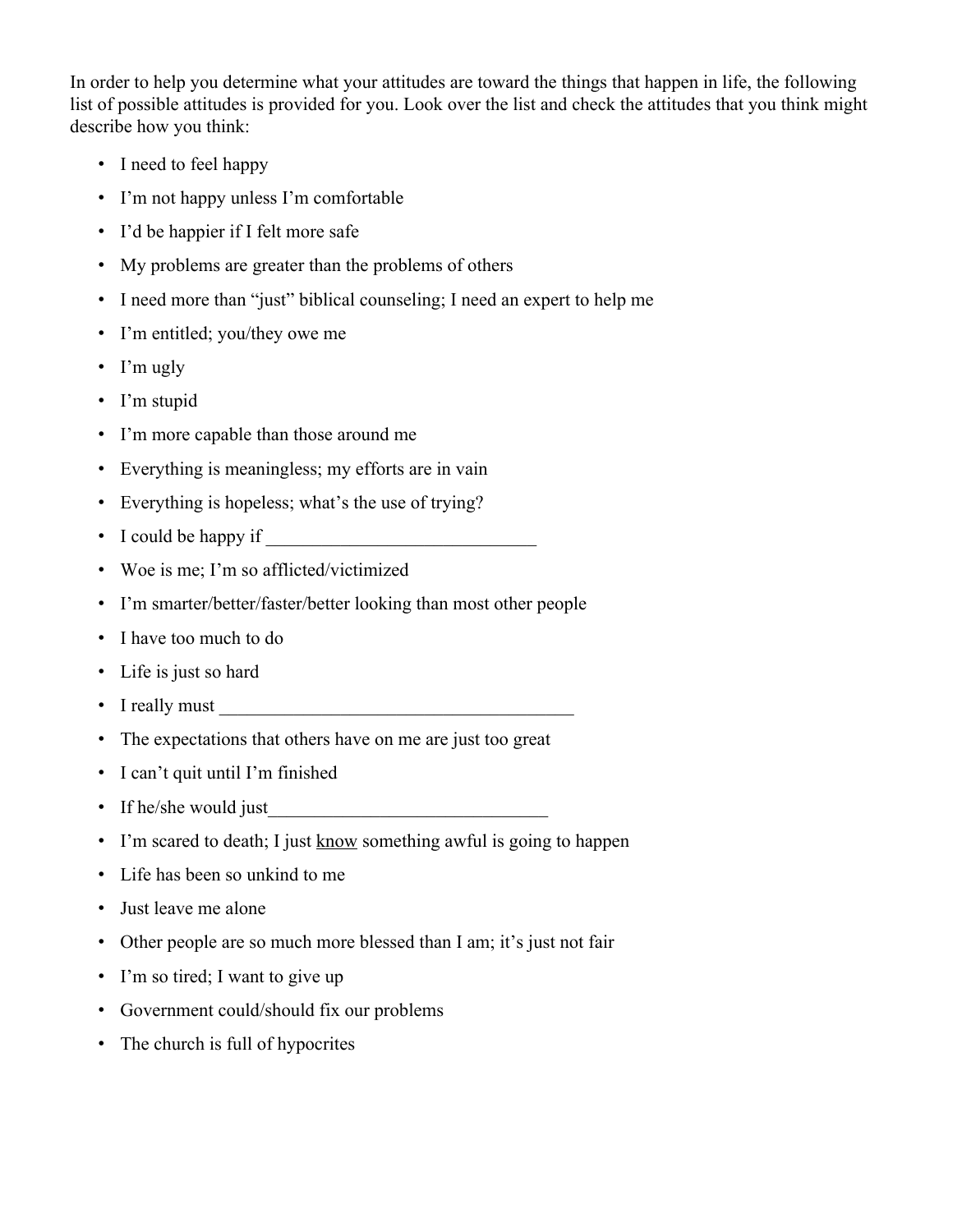- I don't need help; I can do it myself
- My life has already been predetermined/ruined; there's nothing I can do to change it
- Vengeful; they're gonna pay...
- Too bad they don't "get it" like I do
- I'm going to set him/her straight
- If they could only see me now
- I don't care
- I can't do it
- I've always done it this way...
- My way is best
- Procrastinating; I'll do it later
- Anxious; I have to do it before it's too late or before someone beats me to it
- My value is based on my performance
- God loves me only when I'm good
- I always get the short end of the stick
- Oh no, not again!
- My kids are better than other people's kids
- I wish my kids were like their kids
- I can never do enough
- I can't do anything right
- Other people should be helping me more
- It has to be perfect!
- What I have to say is more important than what others have to say
- People are looking at/for my imperfections
- I'm usually right but when I'm wrong, it's about something that is insignificant
- I expect  $\overline{\phantom{a}}$
- God should \_\_\_\_\_\_\_\_\_\_\_\_\_\_\_\_\_\_\_\_\_\_\_\_\_\_\_\_\_\_\_\_\_\_
- How come I always have to be the one to \_\_\_\_\_\_\_\_\_\_\_\_\_\_\_\_\_\_\_\_\_\_\_\_\_\_\_\_\_\_\_?
- I need \_\_\_\_\_\_\_\_\_\_\_\_\_\_\_\_\_\_\_\_\_\_\_\_\_\_\_\_\_\_\_\_\_\_\_\_\_\_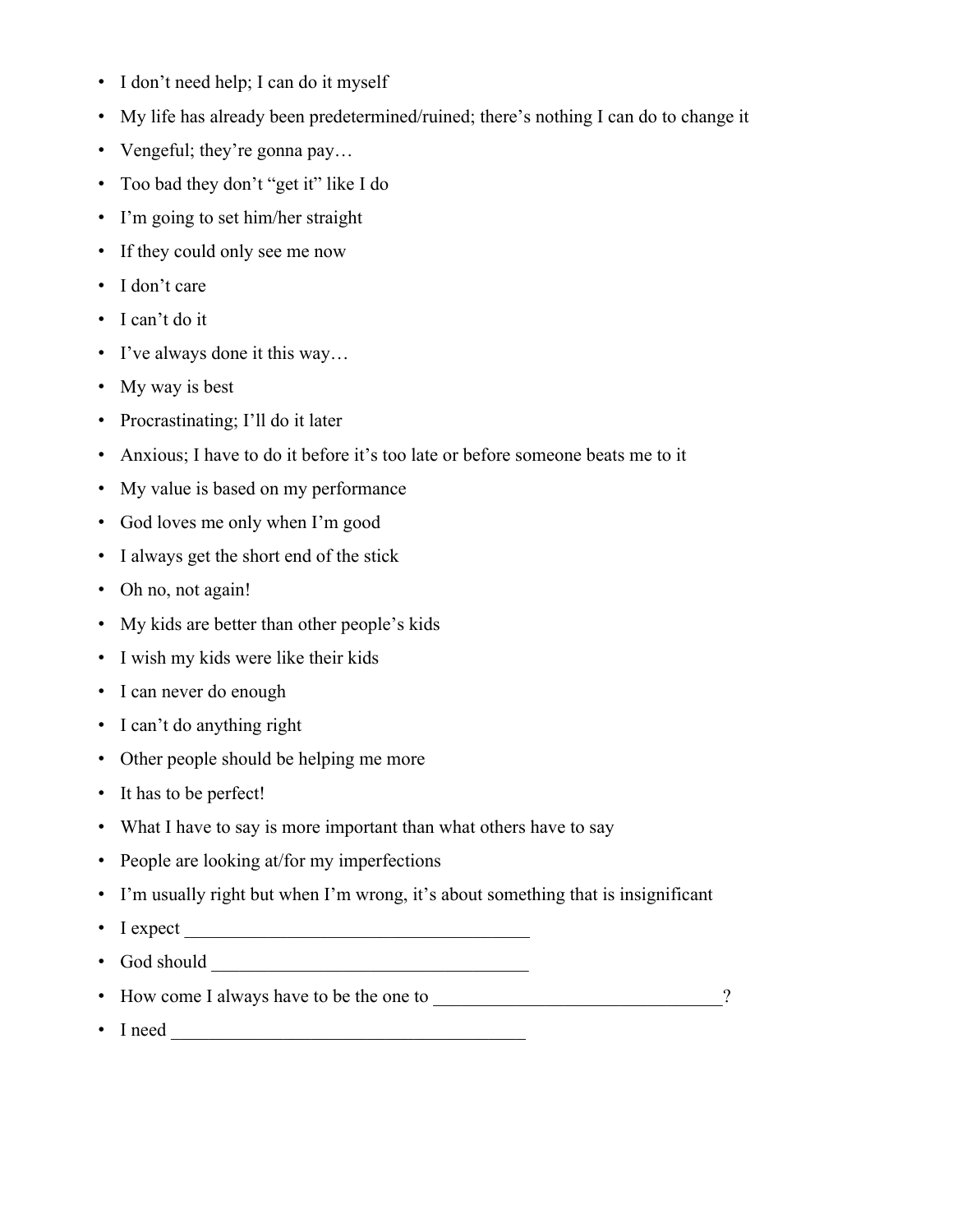$\bullet$  Other

 $\overline{a}$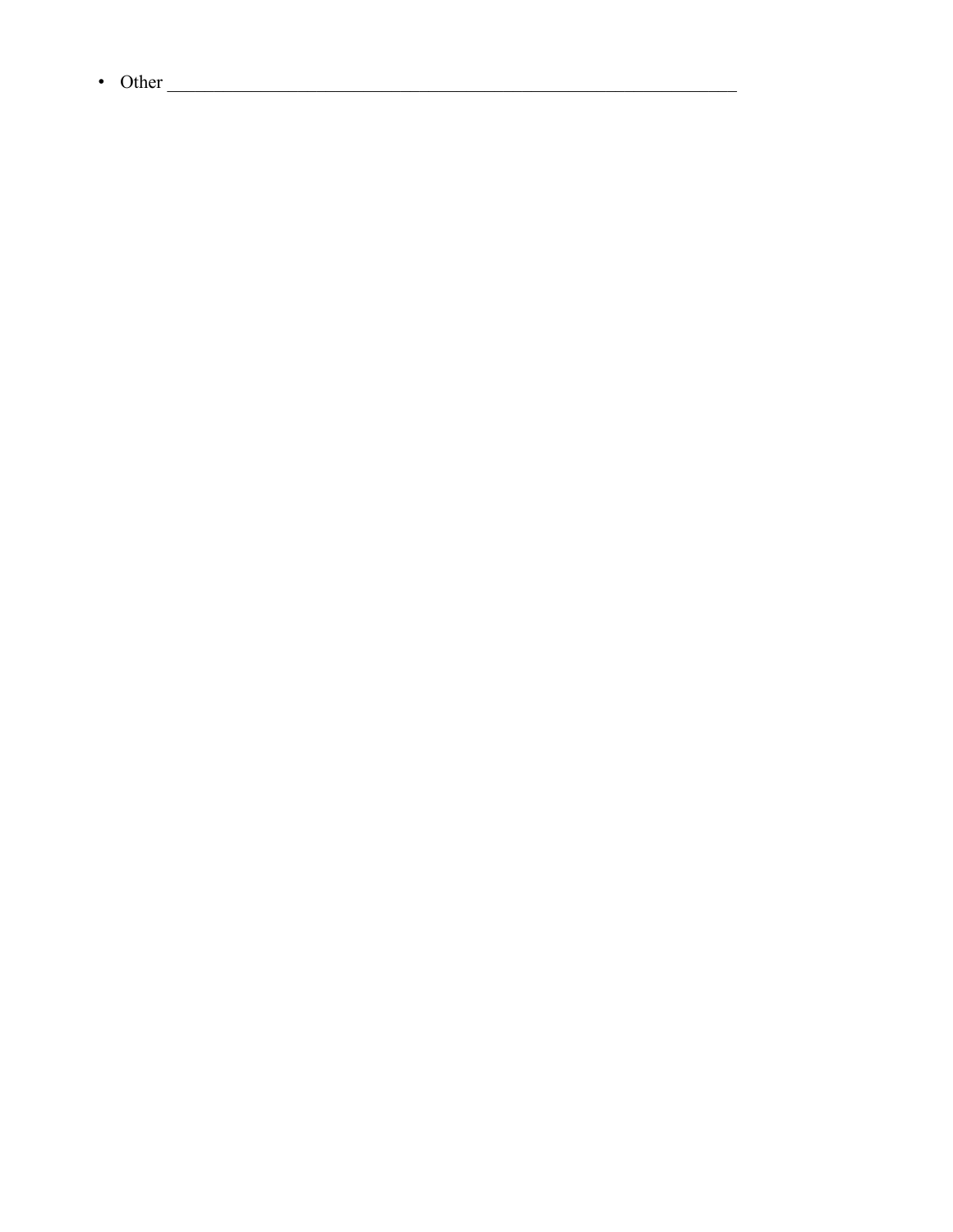Below is a list of Scripture references. Look up each one and write what it teaches about how God wants His people to think:

Colossians 3:2

Philippians 4:8

Psalm 19:14

2 Corinthians 10:5

Proverbs 23:7

Isaiah 55:8-9

Isaiah 26:3

Romans 12:2

Eph 5:18-21

Colossians 3:23-24

Philippians 2:3-4

I Thess 5:16-18

Ephesians 4:32

Phil 4:4

Phil 4:6

I Corinthians 10:31

In the space below, describe a God-honoring attitude based on the teachings in the verses above.